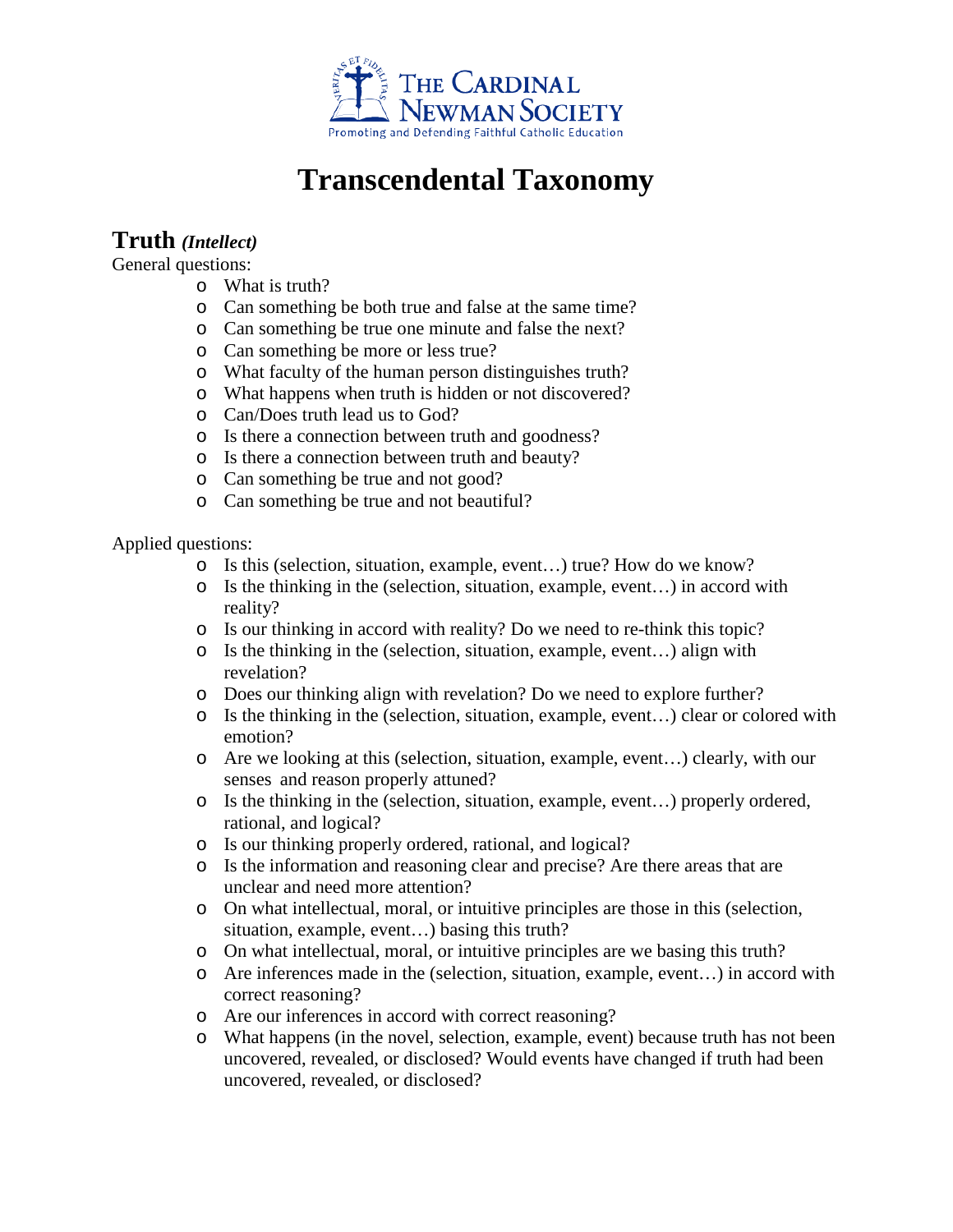- o Can the knowledge or situation under consideration be integrated with or expanded by the knowledge (truths) from another academic discipline or subject?
- o Now that we know this truth what other questions does it raise? What more do we want to know?
- o What does knowing this truth do to us?
- o Is the truth found in this (selection, situation, example, event…) also good? Beautiful?

## **Beauty** *(Emotion)*

General questions:

- o What is beauty?
- o Why do we find certain things beautiful?
- o Is beauty different for different people?
- o How can things of very different categories be considered equally beautiful?
- o How does beauty affect us?
- o Does beauty elevate our minds and hearts to God?
- o Is beauty necessary for human flourishing?
- o Is there a connection between beauty and goodness?
- o Is there a connection between beauty and truth?
- o Can beauty be a vehicle for goodness/truth?

Applied questions:

- o Is "X" beautiful? Why or Why not?
- o Is beauty evident or missing in this (selection, situation, example, event…)?
- o Are some things more beautiful than others? Is this important or not? Why?
- o Which of these (selections, situations, examples, events…) is more beautiful and why? Why might others have thought this beautiful?
- o How does this person/thing attract?
- o Does this person/thing use their God-given gifts to attract in a way that pleases God and draws others closer to God?
- o What can happen when beauty is not used for the glory of God?
- o What is delightful, wondrous about this person/thing?
- o How does this shine? Radiate?
- o How is faithfulness to form or nature powerfully evident here?
- o What does this reveal about the nature of what is seen?
- o Where is there unity and wholeness here?
- o Where is there proportion and harmony here?
- o How does this reveal God's graciousness, presence, and transcendence?
- o How does this beautiful (selection, example, situation, event) affect me? What does this response reveal about me?
- o Is this also Good? Is this also True?